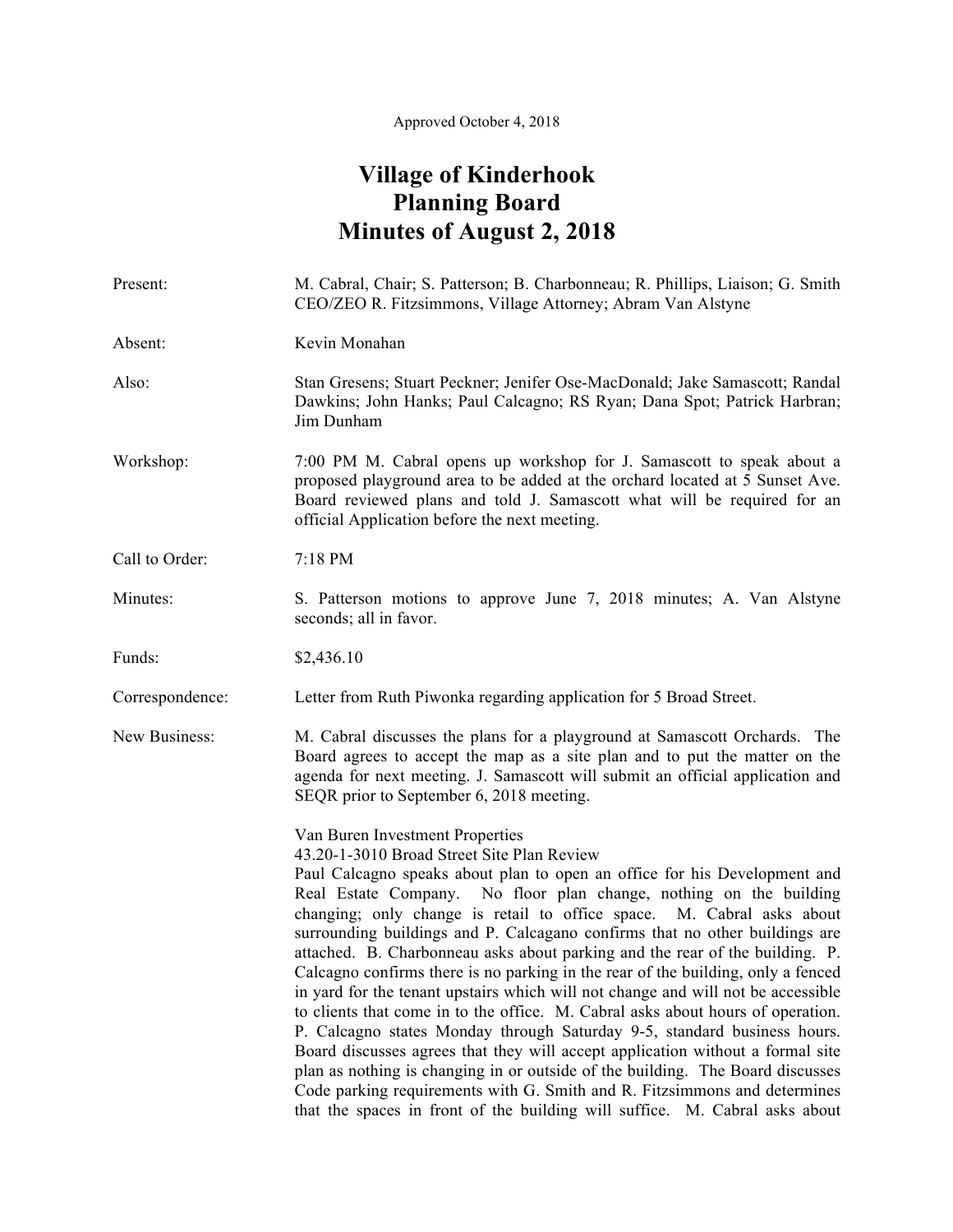employees and P. Calcagno states that there will be none. The Board discusses the application for site plan review and agrees to accept application with information provided by P. Calcagno. P. Calcagno confirms there is nothing changing on the building; even the sign currently on the building will remain. B. Charbonneau motions to accept application and set up for final review at next meeting on September 6, 2018 pending receipt of SEQR and fee; S. Patterson seconds; all in favor.

## Van Buren Bed & Breakfast 43.20-2-47

5 Broad Street Special Use Permit

P. Calcagno talks about his plans to open a B  $\&$  B. He has started building his outdoor eating area with garden. He states that he needs no Board approval for this as the house is still zoned. The house has 8 rooms and a small cottage, but has not decided on how many rooms the B & B will offer. The Board discusses the code definition for a B  $\&$  B and notes a limitation to no more than 5 beds or 12 occupants at one time. R. Fitzsimmons confirms the property is listed as a 4 bedroom on the taxes. M. Cabral explains that the Board will need a site plan to scale to review prior to accepting the application. P. Calcagno states that he is not ready to submit a full application at this time. M. Cabral asks about the outside eating area being used for the bagel shop next door. P. Calcagno replies that the area has been constructed for use by the future  $B \& B$ and is not intended for use by the bagel shop. He states that he is not opening it up to the bagel shop but if someone wants to set a blanket and hang out there he is a hospitable person and would not kick them off his property. He also notes there are NO tables and chairs there and there will not be until he is ready to open it up and use if for his proposed B & B. He is in the process of painting, fixing the front steps, makes interior renovations, etc., so the B & B will not be ready until most likely next year. The Board discusses the proposed application with P. Calcagno and all agree to table the special use permit application until the applicant is ready with additional information, including a site plan. S. Patterson motions to table application; A. Van Alstyne seconds; all in favor. P. Calcagno and the Board reiterate that the outdoor area being created is for the B & B only and not the Bagel shop. P. Calcagno sates again for the record that this is correct and there are no tables and chairs being put in that area for now.

Old Business:

New Dumpster Local Law Review

M. Cabral discusses the final law that he has put together with the Board, defining what a dumpster means, how many cubic yards is acceptable, nonbusiness district or ag exemptions, temporary dumpsters, etc. M. Cabral will update and send final law to the Village Board for review. B. Charbonneau motions to accept final local law and send it to the Village Board; S. Patterson seconds; all in favor.

J. Dunham talks to Board about the proposed trail being put in through the Village of Kinderhook. There first option of going behind the Vanderbilt house was denied by the Historical Society, so the new proposal is through Railroad Ave, Mills Park and Sunset Avenue. Samascott Orchards has agreed to sell a 25' strip to the Village in order to accommodate the trail. He showed the Board the proposed trail route on a map. The Board discussed if an application is needed and was informed that the matter is exempt from having